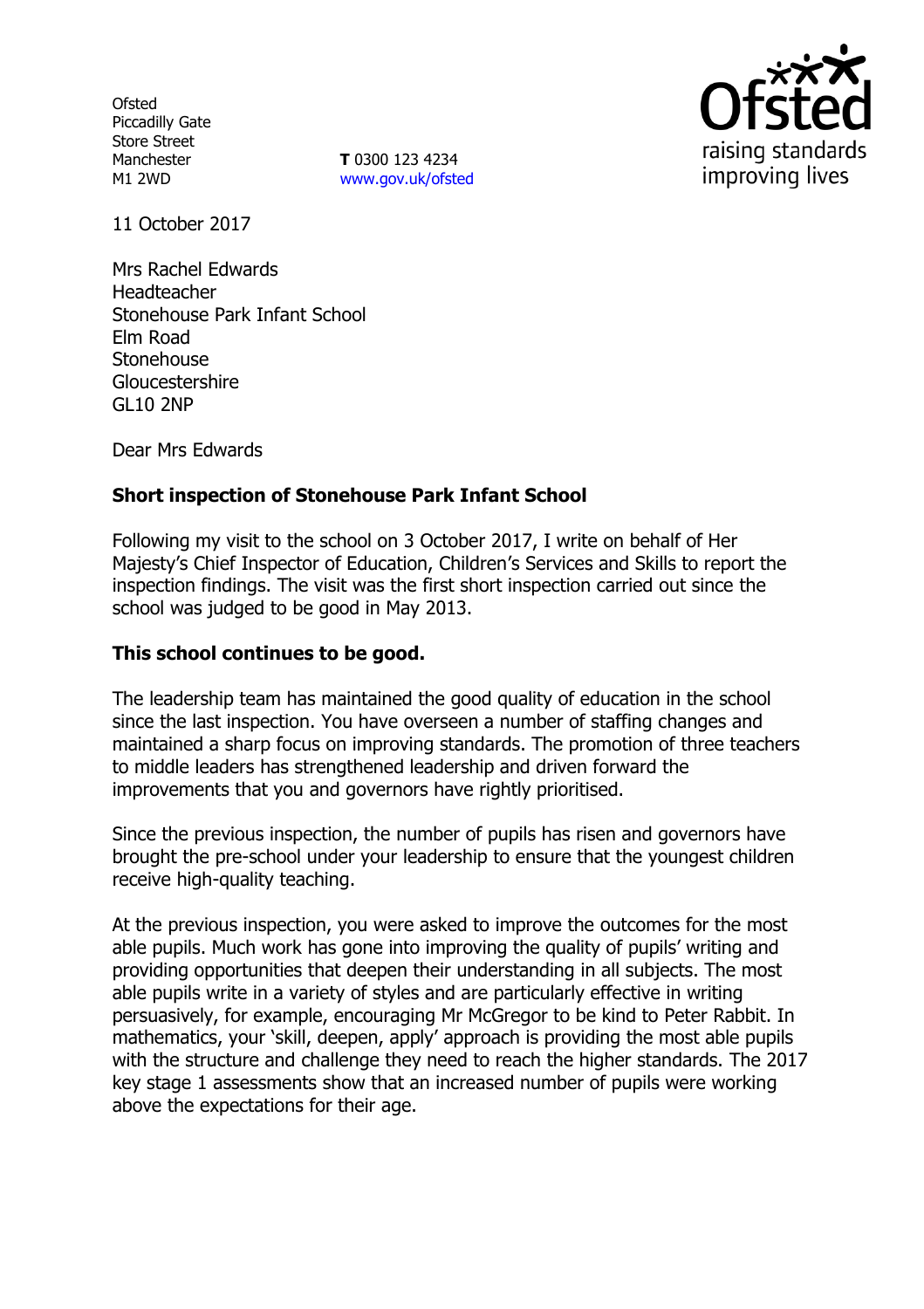

## **Safeguarding is effective.**

Pupils are well versed in the risks that they might face. Staff have ensured that they know how to keep themselves safe. For example, pupils in Year 1 were very clear about how to protect their identity when they are online. They were equally clear about playing safely and what to do if there was a fire.

Staff are appropriately trained and use their knowledge to be vigilant. When staff are concerned about a pupil, they are swift to raise this with you, as the designated safeguarding leader, or with your deputy. You draw on a wide range of support for pupils and their families. As a result of your approach, parents have confidence in the school. They know, whenever they call, you or a colleague will listen, support and take appropriate action.

You use 'early help' very effectively. When it is necessary to make a referral to the local authority, the referrals are timely and demonstrate the need for the referral. You track and monitor each referral carefully and chase up other agencies when progress is slow. Records are well maintained and fit for purpose.

#### **Inspection findings**

- During this inspection, I focused on the progress made by the middle-ability pupils in writing and mathematics in key stage 1. This was identified as a weakness following the key stage 1 assessments in 2016. Teachers have high expectations. They plan a range of opportunities which challenge these pupils to reach and sometimes exceed the standard expected for their age. Teachers' use of exciting stimuli is encouraging these pupils to write in a range of styles. Pupils routinely edit their writing to increase the reader's interest and correct grammatical errors. In mathematics, teaching staff focus on improving pupils' speed when calculating. As a result, pupils make strong progress from their starting points. In 2017, the proportion of pupils who reached the standard expected by the end of key stage 1 was only slightly lower than the national figures.
- $\blacksquare$  The second area I explored was the impact that pupil premium funding is having for disadvantaged pupils. The use of additional funding to ensure that these pupils have the same experiences as other pupils is helping them to develop their understanding of the world. Learning is carefully planned. Teaching staff use these experiences to stimulate higher quality writing. Where teachers notice that disadvantaged pupils are not secure in a particular aspect of their work, they quickly arrange support. Interventions are timely and show marked impact, particularly with respect to strengthening pupils' phonic knowledge and their spelling. In all years, disadvantaged pupils are making good progress and from their often very low starting points. Some disadvantaged pupils make more rapid progress than their classmates.
- $\blacksquare$  I also explored the quality of boys' writing in Reception. This was because, for several years, fewer boys have achieved the early learning goal in writing than in other areas of the curriculum. When children start in Reception, they often have poor speech and language skills. Many are also very immature in their social and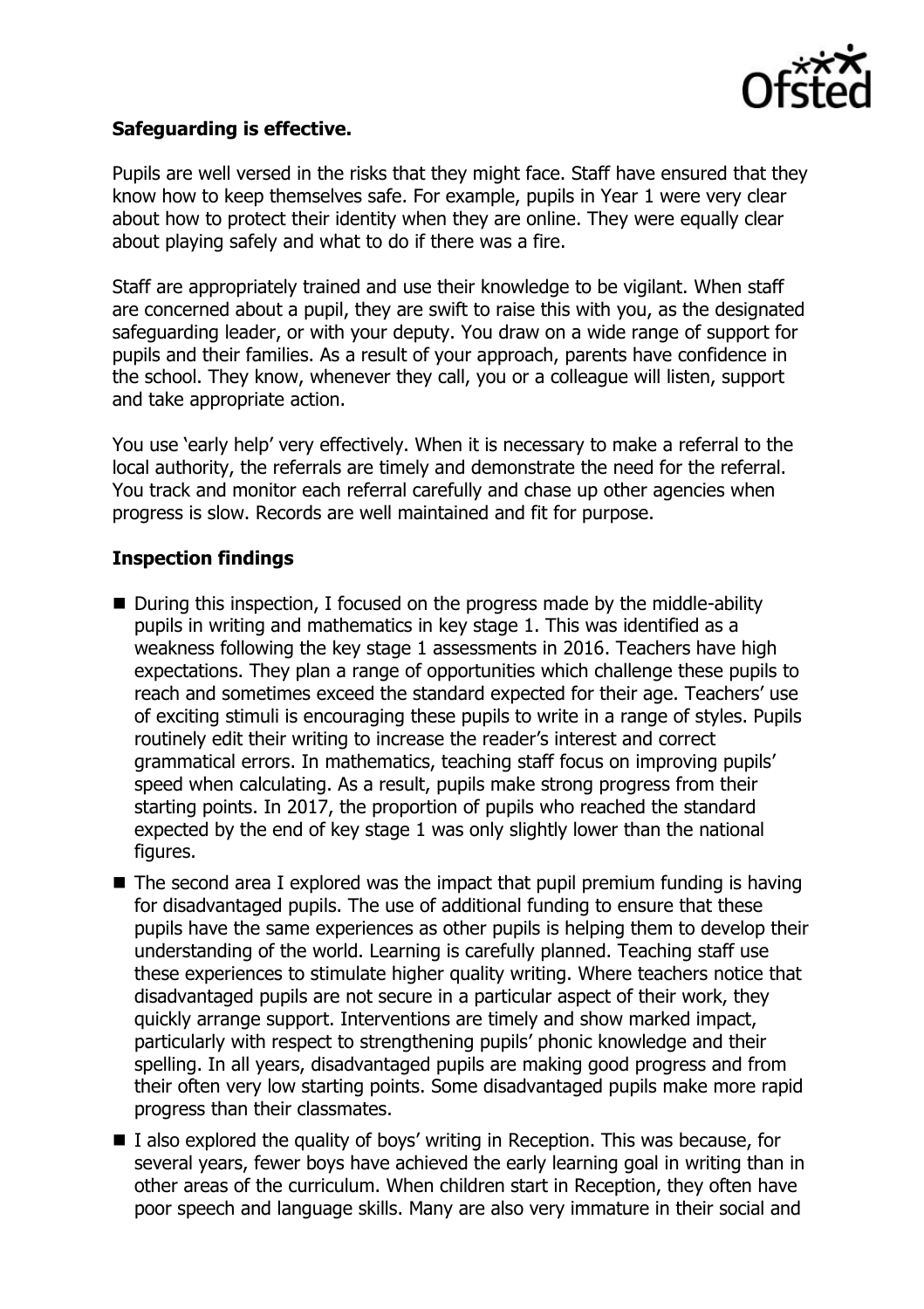

emotional development. Using accurate assessments, teachers skilfully plan learning activities which help children develop their self-confidence and resilience.

- Children's learning journals for the previous academic year show that once children are more self-assured, they approach their writing with confidence and make very rapid progress. Many children, who were making basic marks on entry, were able to write in clear sentences by the end of the year. Children who were very shy at the start of term have quickly settled into school. They were keen to speak with me and tell me about what they are doing and learning. I noted that teaching assistants do not pick up on children's poor pronunciation and so their spoken communication is not as clear as it should be. This has a knock-on effect when children start to write, because they mix up initial letter sounds. Similarly, staff do not capitalise on the many opportunities to reinforce children's fine motor skills when they are in sessions when they choose their own activities.
- As governors have recently taken on responsibility for the management of the on-site nursery, I explored how well they ensure that the provision is of a high quality. I also confirmed that the early years welfare standards are met. Relationships with children's families are particularly strong. The leader of Nursery provision coordinates a wide range of groups and activities to help parents support their child.
- Children are happy and enjoy their time in Nursery. Leaders acknowledge that Nursery is a priority for improvement. However, the detached location of one Nursery class and the poor standard of accommodation for the other classes are hampering leaders' plans. Nursery classes are also physically remote from Reception classes, and so the opportunities for good practice to be shared are restricted. The outdoor space which children use in 'free-flow' sessions is small and there are few opportunities for children to build their strength and develop their dexterity.
- $\blacksquare$  There is considerable variability in the quality of teaching and learning. Some staff do not routinely encourage the children to think about what they are doing and consider the learning. This is a new venture for governors and they acknowledge that they need to develop a keener interest in this.
- Finally, I reviewed pupils' attendance. Over recent years, attendance has fluctuated. Staff are swift to identify any potential barriers to pupils attending school regularly. They have actively supported parents in improving their child's attendance, including through external agencies that are well placed to help them. Persistent absence has fallen dramatically. As a result, attendance has improved and is now broadly in line with the rates typically seen nationally, and no groups of pupils now cause concern.

#### **Next steps for the school**

Leaders and those responsible for governance should ensure that:

 staff in the Nursery provision are suitably trained and skilled to ensure that the children make strong progress in all areas of learning